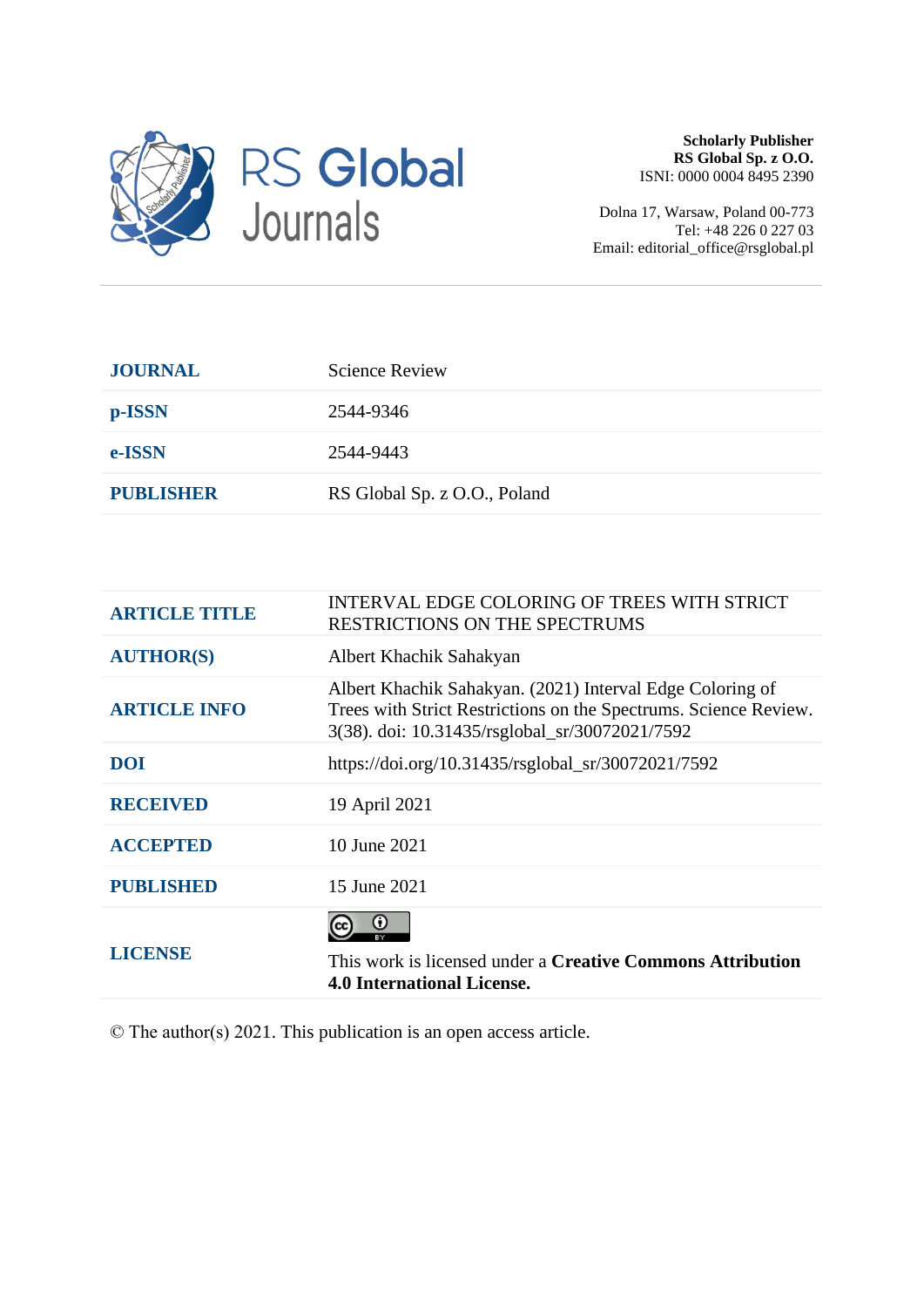# **INTERVAL EDGE COLORING OF TREES WITH STRICT RESTRICTIONS ON THE SPECTRUMS**

*Albert Khachik Sahakyan, Chair of Discrete Mathematics and Theoretical Informatics, Faculty of Informatics and Applied Mathematics, Yerevan State University, Armenia*

### **DOI: https://doi.org/10.31435/rsglobal\_sr/30072021/7592**

#### **ARTICLE INFO**

### **ABSTRACT**

**Received** 19 April 2021 **Accepted** 10 June 2021 **Published** 15 June 2021

#### **KEYWORDS**

trees, interval t-coloring, interval edge coloring, restrictions on spectrums, dynamic programming.

An edge-coloring of a graph G with consecutive integers  $c_1, \ldots, c_t$  is called an interval t-coloring if all the colors are used, and the colors of edges incident to any vertex of  $G$  are distinct and form an interval of integers. A graph  $G$  is interval colorable if it has an interval t-coloring for some positive integer  $t$ . For an edge coloring  $\alpha$  and a vertex  $\nu$  the set of all the colors of the incident edges of  $\nu$  is called the spectrum of that vertex in  $\alpha$  and is denoted by  $S_{\alpha}(v)$ . We consider the case where the spectrum for each vertex  $\nu$  is provided  $S(\nu)$ , and the problem is to find an edge-coloring  $\alpha$  such that for every vertex  $v, S_{\alpha}(v) = S(V)$ . We provide an  $\overline{O(N)}$  algorithm that finds such an edge-coloring for trees that satisfies all the restrictions. If it is impossible to have an edge-coloring that satisfies the restrictions of the spectrums the algorithm will tell that too.

**Citation:** Albert Khachik Sahakyan. (2021) Interval Edge Coloring of Trees with Strict Restrictions on the Spectrums. *Science Review*. 3(38). doi: 10.31435/rsglobal\_sr/30072021/7592

**Copyright:** © 2021 **Albert Khachik Sahakyan.** This is an open-access article distributed under the terms of the **Creative Commons Attribution License (CC BY)**. The use, distribution or reproduction in other forums is permitted, provided the original author(s) or licensor are credited and that the original publication in this journal is cited, in accordance with accepted academic practice. No use, distribution or reproduction is permitted which does not comply with these terms.

**Introduction.** All graphs considered in this paper are undirected (unless explicitly said), finite, and have no loops or multiple edges. For an undirected graph G, let  $V(G)$  and  $E(G)$  denote the sets of vertices and edges of G, respectively. The degree of a vertex  $v \in V(G)$  is denoted by  $d_G(v)$ , the maximum degree of vertices by  $\Delta(G)$ . Let T be a tree (a connected undirected acyclic graph).

For a directed graph  $\vec{G}$  if there is an edge from a vertex  $u$  to a vertex  $v$  we will denote it as  $u \to v$ or  $(u, v) \in E(\vec{G})$ . The graph G is called the underlying undirected graph of a directed graph  $\vec{G}$  if  $V(G)$  =  $V(\vec{G})$  and  $E(G) = \{(u, v)|if \mid u \to v \text{ or } v \to u\}$  (between any pair of vertices u and v, if the directed graph has an edge  $u \to v$  or an edge  $v \to u$ , the underlying undirected graph includes the edge  $(u, v)$ ).

For a tree T and a vertex r let  $T_r$  be the directed graph whose underlying undirected graph is T and in  $T_r$  each edge is directed in such a way that for all vertices  $v \in T_r$  there is a path in  $T_r$  from r to v. We will say that  $T_r$  is a rooted tree with the root r. Fig. 1 illustrates the rooted tree  $T_{v_1}$  with the root  $v_1$ .



*Fig.* 1. A rooted tree  $T_{v_1}$  with the root  $v_1$ .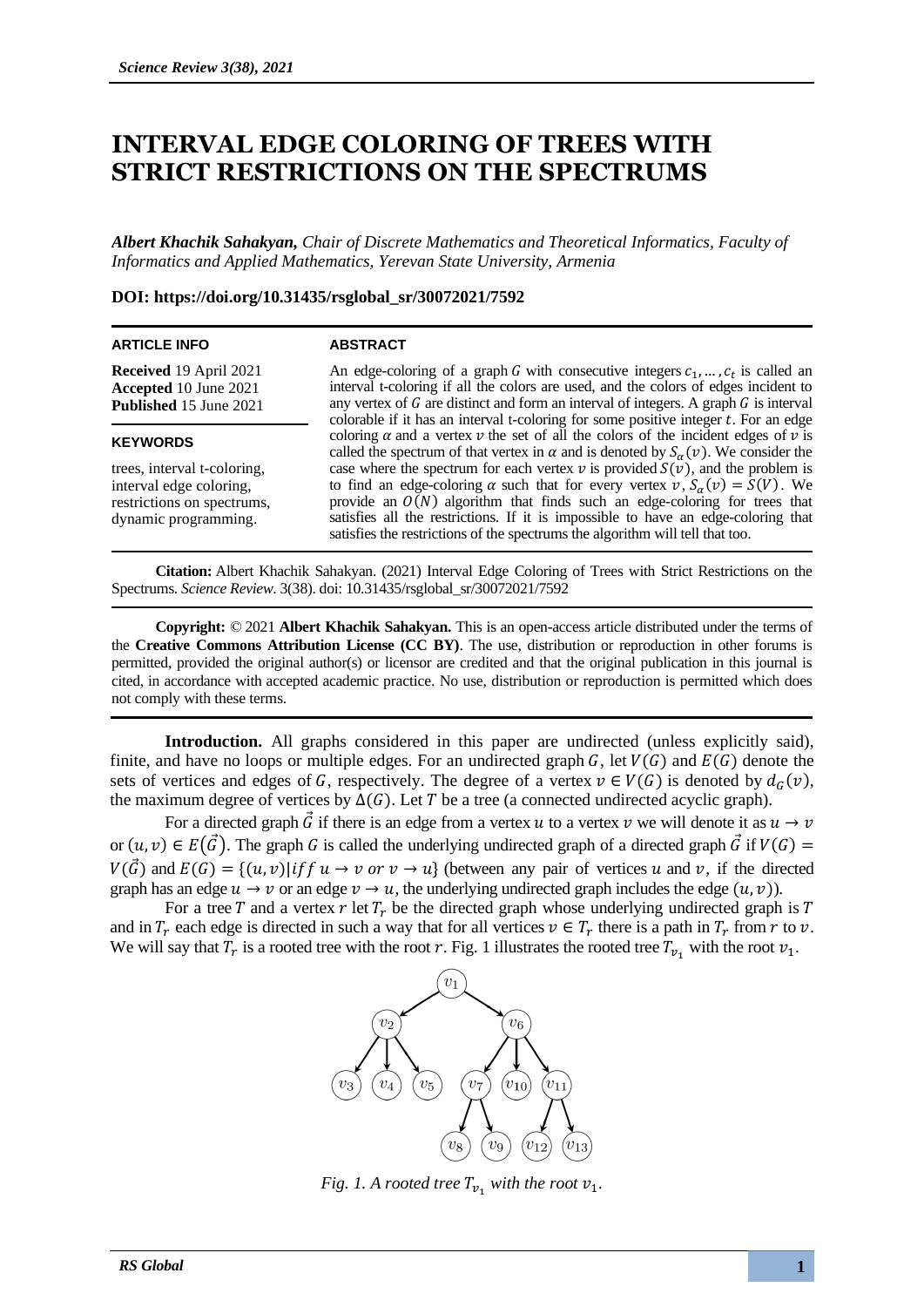A vertex *u* is said to be the parent of the vertex *v*, denoted by  $p(v)$  if  $(u, v) \in E(T_r)$  and in such a case, the vertex  $v$  is said to be a child of the vertex  $u$ . The children of a vertex  $v \in V(T_r)$  are the set of all vertices  $W \subseteq V(T_r)$  such that  $(v, w) \in E(T_r)$  for all  $w \in W$ . A vertex having no children is said to be a leaf vertex. For a vertex  $v$  let  $ST(v)$  be the subtree induced by all the vertices w such that there is a path from  $\nu$  to  $w$  in  $T_r$  [4].

An edge-coloring of a graph  $G$  is an assignment of colors to the edges of the graph so that no two adjacent edges have the same color. An edge-coloring of a graph  $G$  with the colors 1, ..., t is an interval t-coloring if all the colors are used, and the colors of edges incident to each vertex of  $G$  form an interval of integers. A graph  $G$  is interval colorable if it has an interval t-coloring for some positive integer t. The set of all interval colorable graphs is denoted by  $\mathfrak{N}$ . The concept of interval edge-coloring of graphs was introduced by Asratian and Kamalian [2] in 1987. This means that an interval t-coloring is a function  $\alpha: E \to \{1, ..., t\}$  such that for each edge *e* the color of that edge  $\alpha(e)$  is an integer from 1 to *t*, for each color from 1 to t there is an edge with that color and for each vertex  $\nu$  all the edges incident to  $\nu$  have different colors and the set of these colors forms an interval of integers. For an interval coloring  $\alpha$  and a vertex v the set of all the colors of the incident edges of v is called the spectrum of that vertex in  $\alpha$  and is denoted by  $S_\alpha(v)$ . The smallest and the largest numbers in  $S_\alpha(v)$  are denoted by  $S_\alpha(v)$  and  $S_\alpha(v)$ .

In  $[1]$  it was shown that every tree is from  $\Re$ . In this paper, we consider the case where there are strict restrictions on the spectrums and the problem is to find an interval t-coloring that meets those restrictions. In [6] a solution for the simplified version of this problem was provided when the restrictions are on the spectrums, the restrictions are strict, and all the spectrums contain the color 1. In [8] another limited version was considered where each vertex had at most one interval of forbidden colors. In [3] and [9] it was shown that for bipartite graphs with maximum degree equal to 3 and with strict restrictions on spectrums the problem of finding an interval t-coloring that meets the restrictions is an NP-complete problem. In [7] another problem with restrictions is considered for bipartite graphs where the restrictions are provided for one "part" of the bipartite graph.

### An  $O(N)$  algorithm for edge coloring with given spectrums

We will reduce the interval  $t$ -coloring of the tree with restrictions on spectrums to edgecoloring of a tree with restrictions on spectrums.

**Problem 1:** Given an arbitrary tree T with  $N = |V(G)|$  vertices and given strict spectrum restrictions  $[l(v), r(v)]$  for every vertex v with  $1 \leq l(e) \leq r(e) \leq N$  and  $r(v) - l(v) + 1 = d<sub>T</sub>(v)$ . Determine whether it's possible to have an interval t-coloring  $\alpha: E(G) \to \{1, ..., N\}$  such that for each edge  $e = (u, v), l(u) \le \alpha(e) \le r(u)$  and  $l(v) \le \alpha(e) \le r(v)$ .

**Problem 2:** Given an arbitrary tree T with  $N = |V(G)|$  vertices and given strict spectrum restrictions  $S(v)$  for every vertex v with  $|S(v)| = d<sub>T</sub>(v)$ . Determine whether it's possible to have an edge coloring  $\alpha$  such that for each edge  $e = (u, v), \alpha(e) \in S(u)$  and  $\alpha(e) \in S(v)$ .

Note that in Problem 1 we require the restriction spectrums to be intervals while in Problem 2 the restriction spectrums can be arbitrary as long as the number of elements in the spectrum is equal to the degree of the vertex for all vertices. Problem 1 can be reduced to Problem 2 the following way. First if  $\bigcup_{v \in V(G)} [l(v), r(v)] \neq [1, t]$  then it's impossible to have an interval t-coloring since the restrictions are strict. If the union forms an interval, then we just change the interval restrictions  $[l(v), r(v)]$  for each vertex v to a spectrum restriction  $S(v) = \{l(v), l(v) + 1, ..., r(v)\}\$  and solve the second problem. If we find such an edge-coloring  $\alpha$  then that coloring will also satisfy the first problem, because for every vertex the set of colors of its incident edges will be the  $[l(v), r(v)]$  interval.

Now we will provide and  $O(N)$  algorithm for the second problem. Without loss of generality, we can assume that  $S(v) \subseteq \{1, ..., N\}$  and can assume  $N \ge 2$  since the case  $N = 1$  is obvious. In that case every tree with  $N \ge 2$  has a vertex  $\nu$  with  $d_T(\nu) = 1$  (a leaf vertex). Let  $\nu_0$  be an arbitrary leaf vertex. We are interested in the rooted tree  $T_{v_0}$ . Let the vertex connected to  $v_0$  be  $v_1$ . In that case  $T_{v_0}$ would look like the tree shown in Fig. 2.

We are going to solve the problem using dynamic programming on trees. For every vertex  $\nu$ that has parent  $p(v)$  let's denote the edge  $(p(v), v)$  by  $e_v$ . If we can detect the color of  $e_v$  for all the non-root vertices then we will detect the color of all the edges of the tree. Now imagine that for some vertex v we already calculated the values for its children  $u_1, \dots, u_k$  ( $k = d<sub>T</sub>(v) - 1$ ) and we have all the colors  $c_i = e_{u_i}$  for every  $1 \le i \le k$ . In that case  $\{c_1, ..., c_k\} \subset S(v)$  and all those colors should be different, otherwise it would be impossible to continue the coloring since the edge  $e_{u_i}$  is also incident to vertex v hence its color should be inside  $S(v)$ . But  $|S(v) \setminus \{c_1, ..., c_k\}| = 1$  this means there is a